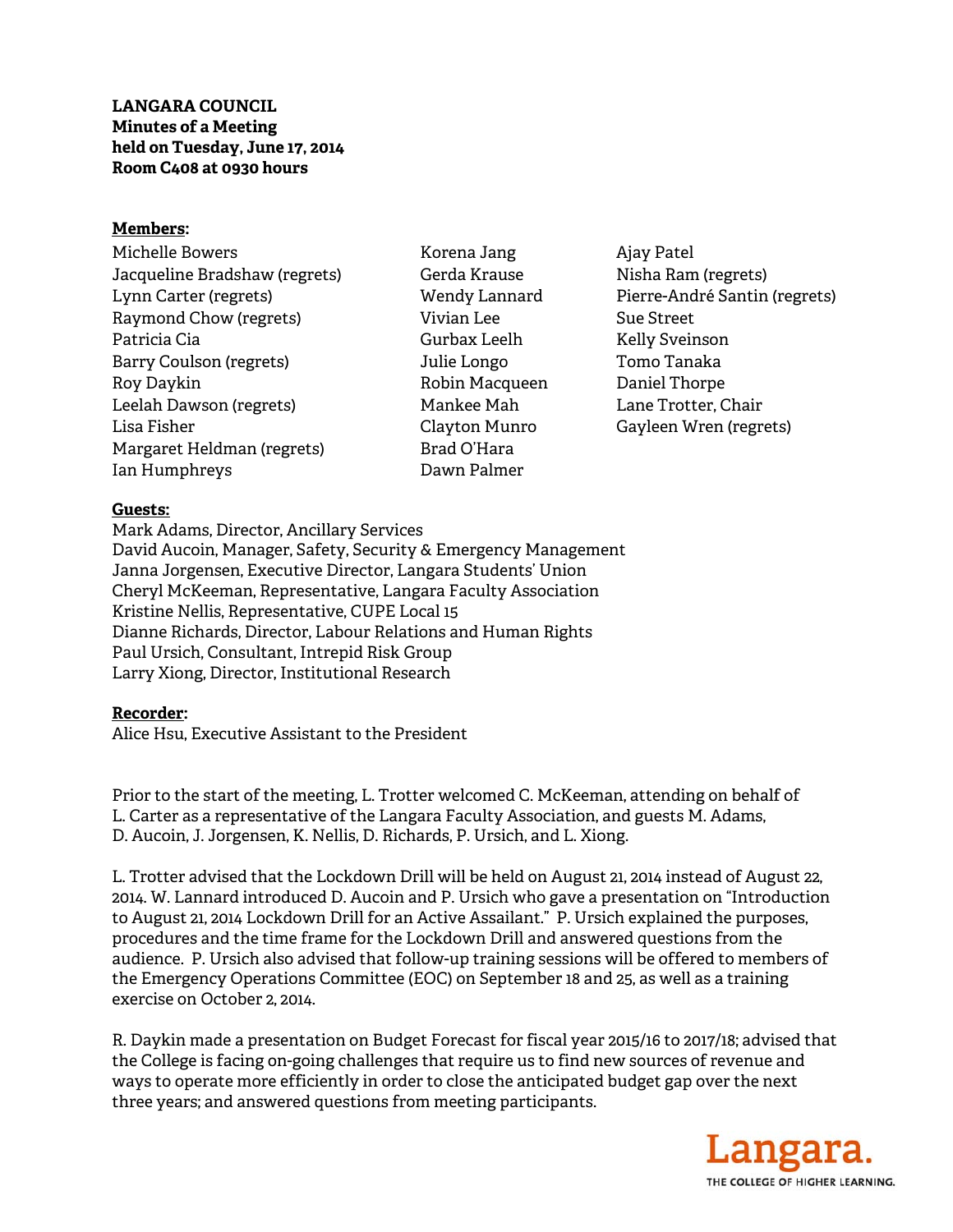### **1. Review of Agenda**

The agenda was approved with the following changes:

- Switch item 6. c) Canada's New Anti-Spam Legislation to 6. b)
- Switch item 6. b) Fees Review to 6. c)

### **2. Review of Minutes and Business Arising**

**a) Draft Minutes of the Meeting held on April 8, 2014**  It was moved by G. Krause, seconded by L. Fisher:  **THAT, the Minutes of the Langara Council Meeting held on April 8, 2014 be approved. Carried Unanimously.** 

## **3. STANDING ITEMS**

## **a) Building Update**

W. Lannard advised that excavation for constructing the New Science and Technology Building has been completed, a crane has been installed, and the foundation wall construction is underway. W. Lannard further advised that the City of Vancouver has approved the contractor's traffic management plan. As a result, some changes will be done in the parking lot to accommodate the plan and, as requested by the City, bike lanes will be installed on Ontario Street. The Parking entrance on 49th avenue will be closed as of the end of August, 2014; all traffic will use the Ontario street entrance/exit to the parking lot. The traffic pattern south of B Building, along the Langara Golf Course will be changed from one-way to two-way.

W. Lannard noted that, if necessary, to deal with heavy traffic, the contractor has agreed to hire a flag person to control the traffic light at the crosswalk on Ontario Street in the morning and afternoon peak hours. Facilities will be monitoring the traffic situation the first week of classes to determine if this is required.

In response to a question, W. Lannard advised that this traffic management plan will be in effect for about one year.

In response to a suggestion, W. Lannard advised that the traffic accessing the parking lot will be monitored and it is in the plan to hire a flag person to direct the traffic when it becomes necessary.

In response to a suggestion, W. Lannard advised that there will be communications going out to encourage people to take alternate forms of transportation.

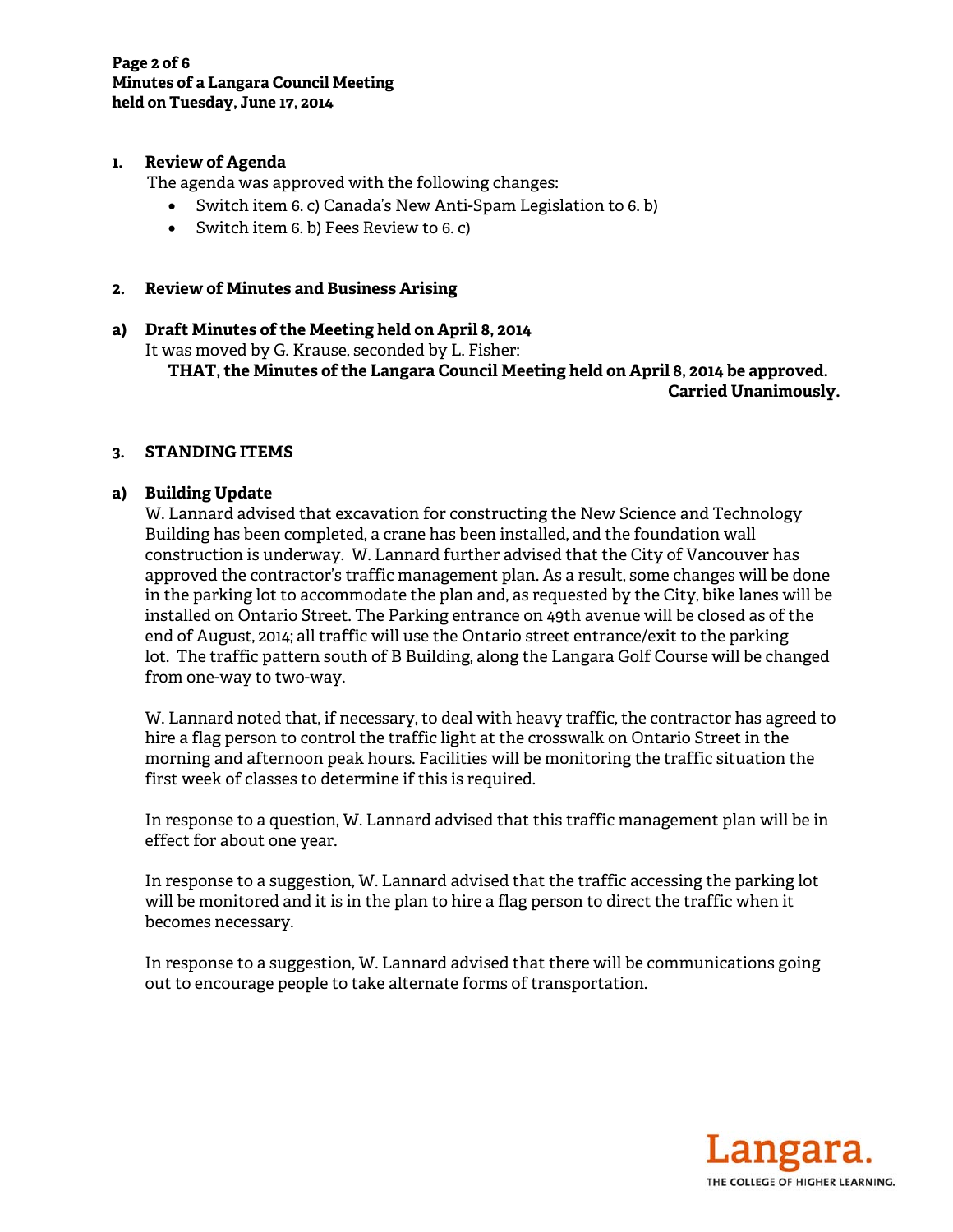## **4. CURRICULUM ITEMS**

#### **a) Education Council Meeting held on April 22, 2014**

G. Krause referred to the summary report of the Education Council meeting held on April 22, 2014 and highlighted the following:

- Credentials Policy F1001 was amended to allow for the posthumous awarding of credentials.
- Academic Program Review and Renewal Policy F1006, an existing policy, was edited to make it more understandable before the academic program review and renewal process started.
- There are a few changes to Continuing Studies Programs including the discontinuation of the Electronic Media Design Program due to low enrolment.

The Education Council summary report for April 22, 2014 was received for information.

## **b) Education Council Meeting held on May 20, 2014**

G. Krause referred to the summary report of the Education Council meeting held on May 20, 2014 and advised that the Education Council approved new Continuing Studies Corporate Readiness Certificate Program, which is eligible for student aid.

G. Krause also noted that she provided a report on the Academic Governance Council, which is a group of education council chairs from all over B.C. who meet twice a year.

The Education Council summary report for May 20, 2014 was received for information.

# **5. FOR ADVICE/SUPPORT**

#### **a) Review of Strategic Priorities (follow up to half-day retreat held on April 23, 2014)**

I. Humphreys advised that the Senior Leadership Team identified four priority issues at its retreat held in March 2014 including Revenue Generation and Financial Stability, Information Technology, Academic Plan, and Enrolment Management. Subsequently, a planning session was held on April 23, 2014 with the Langara Leadership Team and invited guests from stakeholder groups. At the April meeting, participants confirmed the importance of the four priorities identified by the Senior Leadership Team and further identified three additional priority areas: Process – Business Communication – Decision Making, People and Culture, and Brand. I. Humphreys noted that these seven priorities will guide us when we work on updating the College's strategic plan in the fall 2014.

I. Humphreys referred to the "Senior Leadership Team Strategic Priorities" timeline document distributed at the table and provided a brief update on the progress of each priority. I. Humphreys noted that the Core Review, required by the government, is included in this document because part of its process is relevant to other priorities on the list and we

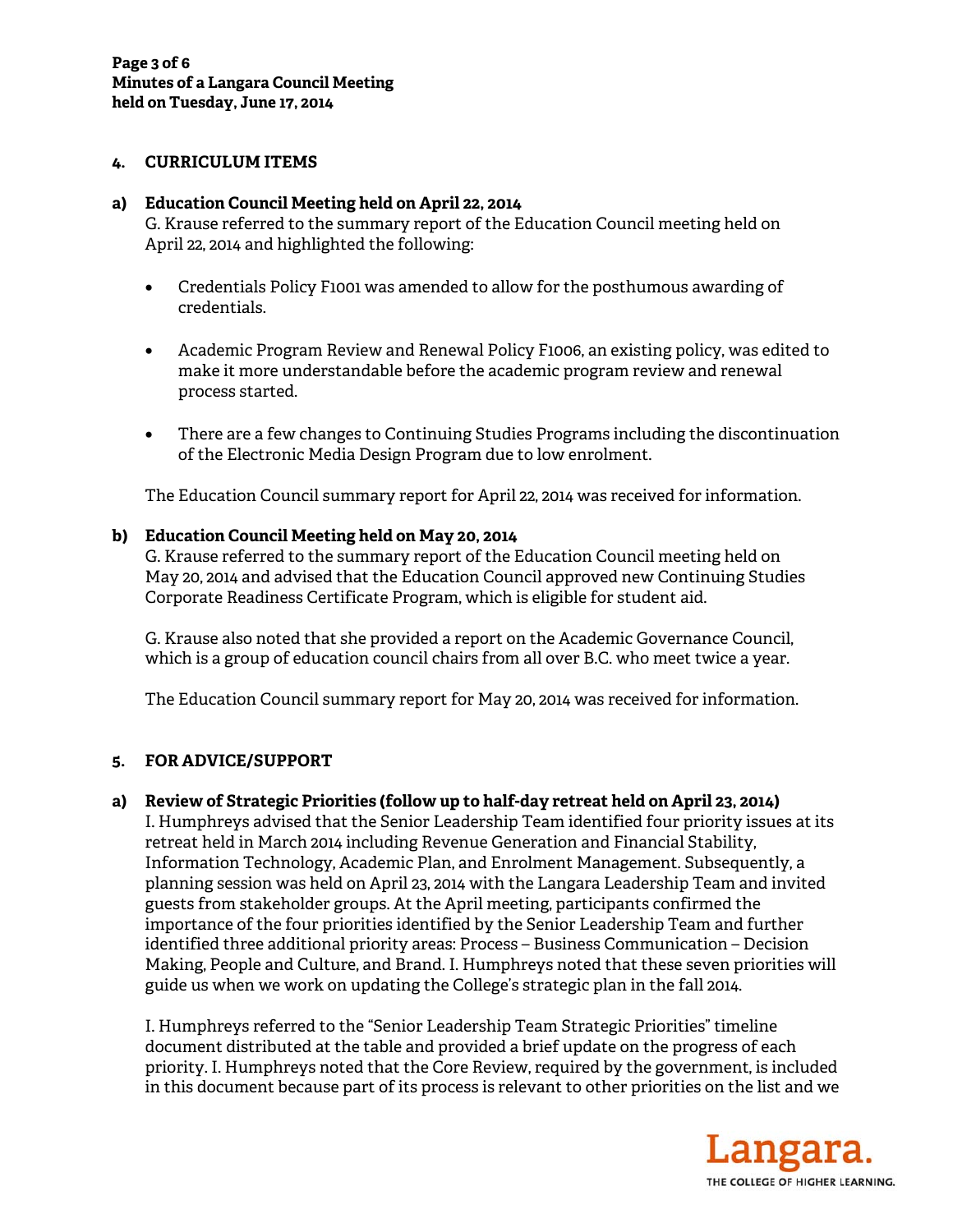are waiting for a report from the Ministry of Jobs, Tourism and Skills Training (JTST) to identify the high demand occupations to which the government will require the College to commit 25% of our seats.

I. Humphreys thanked everyone who participated at the planning sessions.

In response to a question regarding the JTST report, L. Trotter advised that all we know at this point is that this report will be based on two things: first, meeting provincial needs to support LNG, and, second, meeting regional needs.

R. Daykin added that, when the Ministry is looking for guidance on how to determine the 25%, the government is looking from a sector perspective at this point and advised that 10%, as a sector, is driven out of three program areas: nursing, medical, and graduate programs. R. Daykin also advised that there will be a mechanism in place to allow institutions to add programs that are not on the list but are important to supporting the community to meet its employment needs.

# **6. FOR INFORMATION**

# **a) Accountability Plan and Report – 2013/14 Reporting Cycle**

L. Trotter advised that the Accountability Plan and Report is mandated that we deliver to the government as part of our accountability framework. He introduced L. Xiong to present the 2013/14 Accountability Plan and Report.

L. Xiong referred to the Accountability Plan & Report attached to the agenda highlighting some key components of the report and advised that the report will be submitted to the Board for approval at its meeting on June 26, 2014, and the deadline for submission to the government is July 18, 2014.

In response to a question, L. Xiong advised that we maintained status quo in the 2013/14 report compared to the 2012/13 report as the government has not changed its requirements. However, we made sure that the contents aligned with the Core Review Report submitted to the Ministry.

In response to a question, I. Humphreys advised that the targets are established by the provincial government with a bandwidth – plus or minus 10% of the target to determine if we achieved, exceeded, substantially achieved, or not achieved the target. L. Xiong added that details on how targets and achievements are measured can be found at the footnote on page 19 in the 2013/14 Accountability Plan Report.

# **b) Canada's New Anti-Spam Legislation**

K. Jang referred to the document "Canada's Anti-spam Legislation" distributed at the table and advised that commercial electronic messages (CEM) sent without appropriate consent and content will be considered as spam effective July 1, 2014.

[B. O'Hara joined the meeting at 1051 hours]

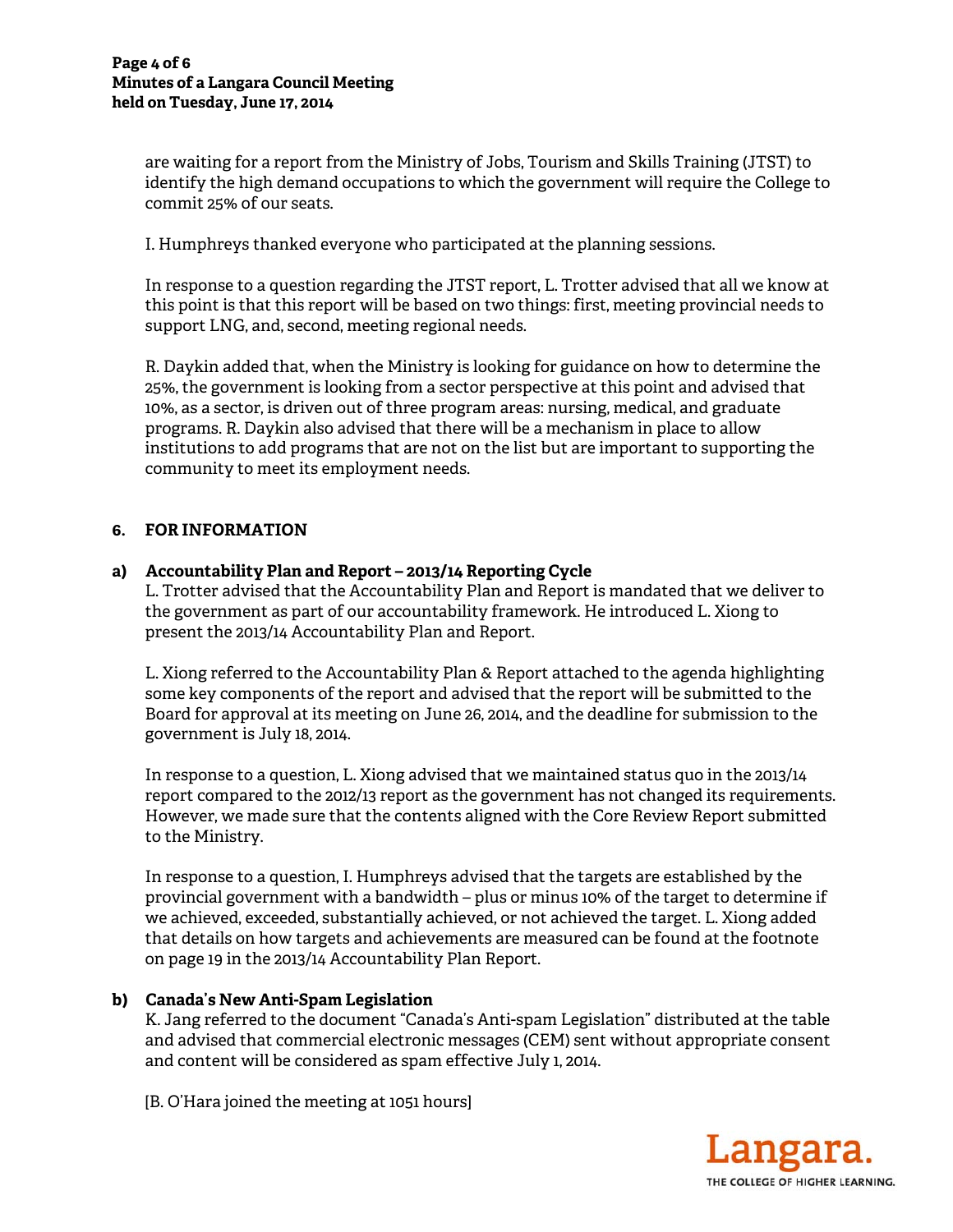K. Jang noted that B. Coulson is overseeing the institution's response to Canada's Anti-spam Legislation (CASL) and is establishing a working group to provide support towards compliance with the new legislation. Communications will be going out to the community asking for information to help develop an inventory list of what CEMs are sent, to whom and by whom at Langara. Although the College has Implied Consent with all current students and students who have attended the College within the past two years, Express Consent is considered the "gold standard" because it does not expire unless an individual chooses to unsubscribe or withdraw consent.

K. Jang also noted that, in response to the question whether post-secondary education is considered a commercial activity, Industry Canada and the Canadian Radio-television and Telecommunications Commission (CRTC), who are responsible to administer CASL, have noted that all complaints of legislation contravention will be investigated on a case-by-case situation in consideration of (i) the content of the electronic message and (ii) how the address was obtained.

In response to a question about how communications with alumni will be impacted, K. Jang advised that students automatically transition to alumni status without having to sign up or pay a membership fee and therefore Implied Consent remains intact. S. Street added that the alumni newsletter would not be considered to be a commercial electronic message as it does not contain commercial components. L. Fisher further added that messages specifically for fundraising from non-profit organization are exempt from CASL.

In response to a question, K. Jang advised that the fine for legislation non-compliance is \$1 million per individual and \$10 million per corporation.

#### **c) Fees Review**

R. Daykin referred to a Memorandum with subject "Review and Recommendation – Student Fees" attached to the agenda and advised that a task group was constituted to review student fees. R. Daykin noted that change to international student non-refundable commitment fee from \$500 to \$1500 has been implemented as of May 1, 2014. The committee reviewed other student fees including tuition refund for courses dropped in the first week and service fees for transcripts, enrolment letter, graduation application, and regalia rental as described in the Memorandum attached to the agenda.

R. Daykin apologized to the Langara Students' Union that a planned consultation with the Union did not occur due to extenuating circumstances.

J. Jorgensen expressed Langara Students' Union's concerns about not being made aware of the existence of the task group and not being consulted during the process. J. Jorgensen requested that Langara Council consider deferring the implementation of the proposed changes until the consultation took place or, at the minimum, do not apply the changes in refund policy to students who have started their fall 2014 registration process yesterday without being aware of the changes.